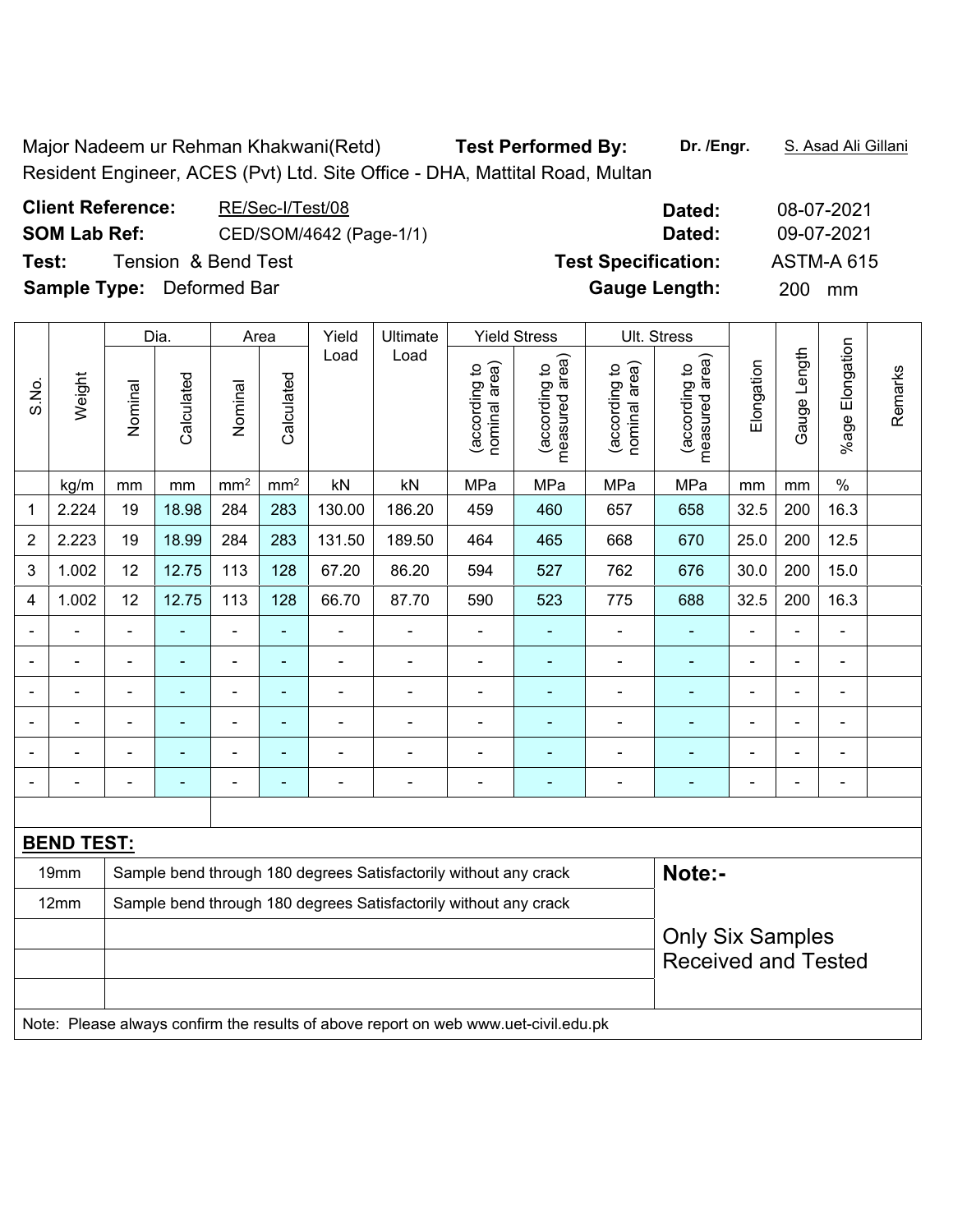Bestow Interiors **Test Performed By:** Dr. /Engr. **SAsad Ali Gillani** Bestow Interiors

Project Manager, Green View Appartments DHA Phase V, Lahore

| <b>Client Reference:</b><br>GVAL/01<br>09-07-2021<br>Dated:                              |                                                   | <b>SOM Lab</b><br>Ref:<br>Dated:  | 4638(Page-1/1)<br>09-07-2021 |
|------------------------------------------------------------------------------------------|---------------------------------------------------|-----------------------------------|------------------------------|
| <b>Tension Test &amp; Bend Test</b><br>Test:<br><b>Gauge Length:</b><br><i>inch</i><br>8 | <b>Test Specification:</b><br><b>Sample Type:</b> | <b>ASTM-A-615</b><br>Deformed Bar |                              |

|                |                   |                                                                                              | Dia.           |                 | Area            | Yield | Ultimate                                                                            |                                | <b>Yield Stress</b>             |                                | Ult. Stress                                 |                |              |                    |         |
|----------------|-------------------|----------------------------------------------------------------------------------------------|----------------|-----------------|-----------------|-------|-------------------------------------------------------------------------------------|--------------------------------|---------------------------------|--------------------------------|---------------------------------------------|----------------|--------------|--------------------|---------|
| S.No.          | Weight            | Nominal                                                                                      | Calculated     | Nominal         | Calculated      | Load  | Load                                                                                | nominal area)<br>(according to | measured area)<br>(according to | nominal area)<br>(according to | (according to<br>measured area)<br>measured | Elongation     | Gauge Length | Elongation<br>%age | Remarks |
|                | Ib/ft             | #                                                                                            | in             | in <sup>2</sup> | in <sup>2</sup> | Tons  | Tons                                                                                | psi                            | psi                             | psi                            | psi                                         | in             | in           | $\%$               |         |
| 1              | 2.634             | 8                                                                                            | 0.993          | 0.79            | 0.774           | 29.43 | 36.56                                                                               | 82160                          | 83860                           | 102080                         | 104190                                      | 1.40           | 8.0          | 17.5               |         |
| 2              | 2.623             | 8                                                                                            | 0.991          | 0.79            | 0.771           | 30.45 | 37.64                                                                               | 85010                          | 87100                           | 105070                         | 107660                                      | 1.40           | 8.0          | 17.5               |         |
| 3              | 1.482             | 6                                                                                            | 0.745          | 0.44            | 0.436           | 14.39 | 19.18                                                                               | 72150                          | 72810                           | 96160                          | 97040                                       | 1.20           | 8.0          | 15.0               |         |
| $\overline{4}$ | 1.473             | 6                                                                                            | 0.743          | 0.44            | 0.433           | 16.23 | 20.34                                                                               | 81340                          | 82660                           | 101940                         | 103580                                      | 1.30           | 8.0          | 16.3               |         |
| 5              | 0.656             | $\overline{4}$                                                                               | 0.496          | 0.20            | 0.193           | 6.19  | 8.38                                                                                | 68230                          | 70710                           | 92400                          | 95750                                       | 1.30           | 8.0          | 16.3               |         |
| $\,6$          | 0.661             | $\overline{4}$                                                                               | 0.497          | 0.20            | 0.194           | 6.17  | 8.53                                                                                | 68010                          | 70110                           | 94090                          | 97000                                       | 1.20           | 8.0          | 15.0               |         |
|                |                   |                                                                                              |                |                 |                 |       | ÷                                                                                   |                                |                                 | $\blacksquare$                 | ä,                                          |                |              | L,                 |         |
|                |                   |                                                                                              |                | $\blacksquare$  |                 |       |                                                                                     |                                |                                 |                                |                                             |                |              | $\blacksquare$     |         |
|                |                   |                                                                                              | -              | $\overline{a}$  |                 |       |                                                                                     | $\blacksquare$                 | ۰                               | $\blacksquare$                 | ۰                                           |                |              |                    |         |
|                |                   |                                                                                              | $\blacksquare$ | ÷,              |                 | ÷     | ä,                                                                                  | $\blacksquare$                 | $\blacksquare$                  | $\overline{\phantom{a}}$       | ÷,                                          | $\blacksquare$ |              | $\blacksquare$     |         |
|                |                   |                                                                                              |                |                 |                 |       |                                                                                     |                                |                                 |                                |                                             |                |              |                    |         |
|                | <b>BEND TEST:</b> |                                                                                              |                |                 |                 |       |                                                                                     |                                |                                 |                                |                                             |                |              |                    |         |
|                | #8                |                                                                                              |                |                 |                 |       | Sample bend through 180 degrees Satisfactorily without any crack                    |                                |                                 |                                | Note:-                                      |                |              |                    |         |
|                | #6                |                                                                                              |                |                 |                 |       | Sample bend through 180 degrees Satisfactorily without any crack                    |                                |                                 |                                |                                             |                |              |                    |         |
|                | #4                | Sample bend through 180 degrees Satisfactorily without any crack<br><b>Only Nine Samples</b> |                |                 |                 |       |                                                                                     |                                |                                 |                                |                                             |                |              |                    |         |
|                |                   |                                                                                              |                |                 |                 |       |                                                                                     |                                |                                 |                                | <b>Received and Tested</b>                  |                |              |                    |         |
|                |                   |                                                                                              |                |                 |                 |       |                                                                                     |                                |                                 |                                |                                             |                |              |                    |         |
|                |                   |                                                                                              |                |                 |                 |       | Note: Please always confirm the results of above report on web www.uet-civil.edu.pk |                                |                                 |                                |                                             |                |              |                    |         |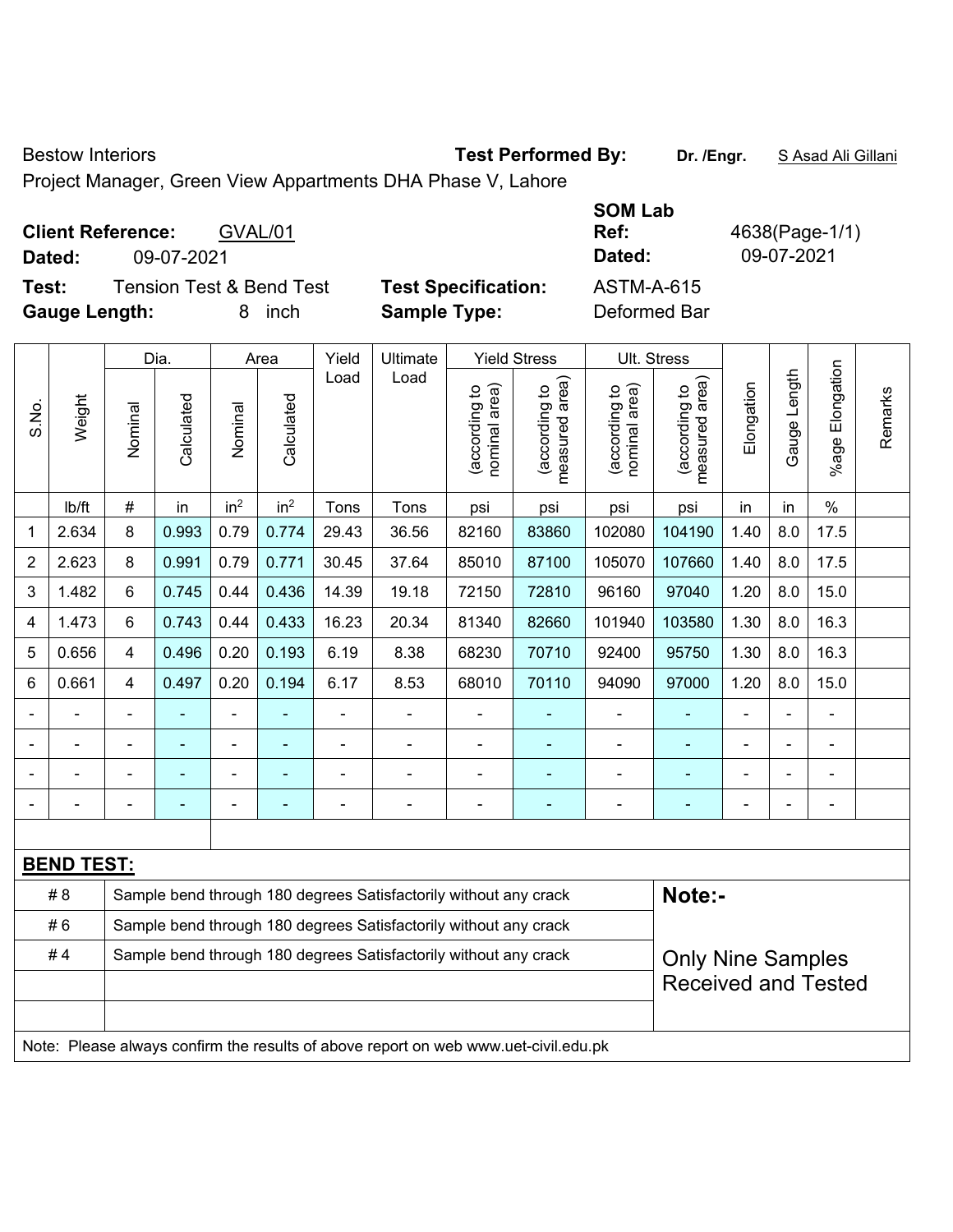Major Nadeem ur Rehman Khakwani(Retd) **Test Performed By: Dr. /Engr.**  S. Asad Ali **Gillani** Resident Engineer, ACES (Pvt) Ltd. Site Office - DHA, Mattital Road, Multan

| <b>Client Reference:</b><br>08-07-2021<br>Dated:<br><b>Tension Test &amp; Bend Test</b> |                      |                 |            | RE/Sec-I/Test/08<br><b>Test Specification:</b> |                    |               |                     |                                   |                                                             | <b>SOM Lab</b><br>Ref:<br>Dated:    |                                                             |            | 09-07-2021     | 4642(Page-1/1)        |         |
|-----------------------------------------------------------------------------------------|----------------------|-----------------|------------|------------------------------------------------|--------------------|---------------|---------------------|-----------------------------------|-------------------------------------------------------------|-------------------------------------|-------------------------------------------------------------|------------|----------------|-----------------------|---------|
| Test:                                                                                   | <b>Gauge Length:</b> |                 |            | 8                                              | inch               |               | <b>Sample Type:</b> |                                   |                                                             | <b>ASTM-A-615</b>                   | Deformed Bar (Mughal Steel)                                 |            |                |                       |         |
| S.No.                                                                                   | Weight               | Dia.<br>Nominal | Calculated | Nominal                                        | Area<br>Calculated | Yield<br>Load | Ultimate<br>Load    | area)<br>(according to<br>nominal | <b>Yield Stress</b><br>area)<br>ೆ<br>(according<br>measured | area)<br>ೆ<br>(according<br>nominal | Ult. Stress<br>rea)<br>유<br>(according<br>ᡕᢐ<br>asured<br>Ĕ | Elongation | ength<br>Gauge | Elongation<br>$%$ age | Remarks |
|                                                                                         | lb/ft                | #               | in         | in <sup>2</sup>                                | in <sup>2</sup>    | Tons          | Tons                | psi                               | psi                                                         | psi                                 | psi                                                         | in         | in             | %                     |         |
| 1                                                                                       | 0.143                | 6               | 0.231      | 0.44                                           | 0.042              | 1.24          | 1.57                | 6240                              | 65310                                                       | 7870                                | 82430                                                       | 0.50       | 8.0            | 6.3                   |         |
| $\overline{2}$                                                                          | 0.131                | 6               | 0.220      | 0.44                                           | 0.038              | 1.47          | 1.70                | 7390                              | 85490                                                       | 8540                                | 98800                                                       | 0.50       | 8.0            | 6.3                   |         |

| 3              | 0.092 | $5\phantom{.0}$          | 0.185                    | 0.31                     | 0.027 | 1.03 | 1.20 | 7330 | 84100  | 8560           | 98250  | 0.40                     | 8.0                      | 5.0 |  |
|----------------|-------|--------------------------|--------------------------|--------------------------|-------|------|------|------|--------|----------------|--------|--------------------------|--------------------------|-----|--|
| $\overline{4}$ | 0.096 | $\sqrt{5}$               | 0.189                    | 0.31                     | 0.028 | 1.29 | 1.43 | 9210 | 101970 | 10160          | 112410 | 0.40                     | 8.0                      | 5.0 |  |
|                |       | $\blacksquare$           | $\overline{\phantom{0}}$ | -                        |       | -    | -    |      |        | $\blacksquare$ |        | $\overline{\phantom{a}}$ | -                        | -   |  |
|                |       | $\overline{\phantom{a}}$ | $\overline{\phantom{0}}$ | $\overline{\phantom{0}}$ |       | -    |      |      |        | -              |        | $\overline{\phantom{a}}$ | $\overline{\phantom{0}}$ | -   |  |
|                |       | $\blacksquare$           | $\overline{\phantom{0}}$ |                          |       |      |      |      |        |                |        | -                        | ۰                        |     |  |
|                |       |                          |                          |                          |       |      |      |      |        |                |        |                          | -                        |     |  |
|                |       | $\overline{\phantom{0}}$ |                          |                          |       |      |      |      |        |                |        |                          |                          |     |  |
|                |       | $\overline{\phantom{0}}$ | $\overline{\phantom{0}}$ | -                        |       |      |      |      |        |                |        | $\overline{\phantom{a}}$ |                          |     |  |

| # 6 | Sample bend through 180 degrees Satisfactorily without any crack | Note:-                     |
|-----|------------------------------------------------------------------|----------------------------|
|     |                                                                  | <b>Only Six Samples</b>    |
|     |                                                                  | <b>Received and Tested</b> |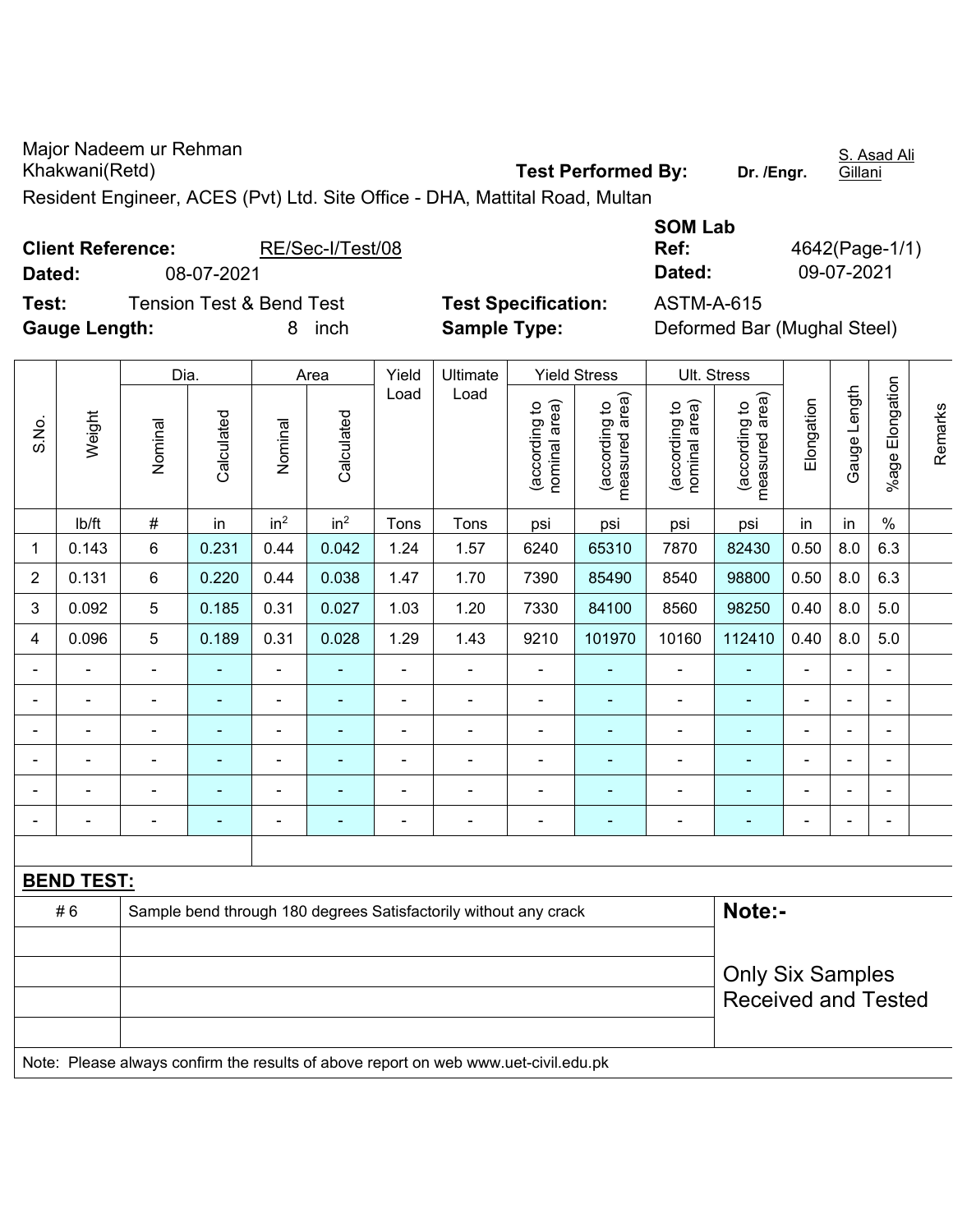Mirza Rafaqat Ali **Test Performed By:** Dr. /Engr. **S. Asad Ali Gillani** Ali Gillani SDO B&R(P) AGE (Army) - BWN

| <b>SOM Lab</b><br>Ref: | 4643(Page-<br>1/1) |
|------------------------|--------------------|
| Dated:                 | 09-07-2021         |
| ASTM-A-615             |                    |

**Client Reference:** 6000/01/E-6

**Dated:** 07-07-2021 **Dated:** 09-07-2021

**Test:** Tension Test **Test Specification: Guage Length:** 8 inch **Sample Type:** Deformed Bar

|                |                   |                            | Dia.                   |                          | Area                     | Yield          | Ultimate                                                                            |                                | <b>Yield Stress</b>             | Ult. Stress                    |                                 |                              |                |                              |         |
|----------------|-------------------|----------------------------|------------------------|--------------------------|--------------------------|----------------|-------------------------------------------------------------------------------------|--------------------------------|---------------------------------|--------------------------------|---------------------------------|------------------------------|----------------|------------------------------|---------|
| S.No.          | Weight            | Nominal                    | Calculated             | Nominal                  | Calculated               | Load           | Load                                                                                | nominal area)<br>(according to | (according to<br>measured area) | (according to<br>nominal area) | measured area)<br>(according to | Elongation                   | Gauge Length   | Elongation<br>$%$ age l      | Remarks |
|                | lb/ft             | $\#$                       | in                     | in <sup>2</sup>          | in <sup>2</sup>          | Tons           | Tons                                                                                | psi                            | psi                             | psi                            | psi                             | in                           | in             | $\%$                         |         |
| $\mathbf{1}$   | 1.060             | 5                          | 0.630                  | 0.31                     | 0.312                    | 10.98          | 13.20                                                                               | 78110                          | 77610                           | 93920                          | 93320                           | 1.30                         | 8.0            | 16.3                         |         |
| $\overline{2}$ | 0.577             | 4                          | 0.465                  | 0.20                     | 0.170                    | 6.47           | 7.75                                                                                | 71380                          | 83980                           | 85430                          | 100510                          | 1.00                         | 8.0            | 12.5                         |         |
|                |                   | $\blacksquare$             |                        | $\blacksquare$           |                          | $\blacksquare$ |                                                                                     | $\blacksquare$                 |                                 | $\blacksquare$                 | $\blacksquare$                  | ä,                           |                | $\blacksquare$               |         |
|                |                   | $\blacksquare$             | ۰                      | $\blacksquare$           | ÷,                       | $\blacksquare$ | ÷                                                                                   | $\blacksquare$                 | ٠                               | $\blacksquare$                 | $\blacksquare$                  | $\qquad \qquad \blacksquare$ | Ĭ.             | $\qquad \qquad \blacksquare$ |         |
|                |                   | $\blacksquare$             | $\blacksquare$         | $\overline{\phantom{a}}$ | $\blacksquare$           | $\blacksquare$ | $\blacksquare$                                                                      | $\blacksquare$                 | $\blacksquare$                  | $\overline{\phantom{a}}$       | $\blacksquare$                  | $\overline{\phantom{a}}$     | $\blacksquare$ | $\blacksquare$               |         |
|                | $\blacksquare$    | $\blacksquare$             | ٠                      | $\blacksquare$           | $\blacksquare$           | $\blacksquare$ |                                                                                     | $\blacksquare$                 | ÷                               | $\blacksquare$                 | $\blacksquare$                  | ÷                            |                | $\blacksquare$               |         |
|                |                   | $\blacksquare$             |                        | $\blacksquare$           | ÷                        | $\blacksquare$ |                                                                                     | $\blacksquare$                 | $\blacksquare$                  | $\blacksquare$                 | $\blacksquare$                  | ÷                            |                | $\blacksquare$               |         |
|                |                   | $\blacksquare$             |                        | $\blacksquare$           |                          | $\blacksquare$ |                                                                                     | $\blacksquare$                 | $\blacksquare$                  | ÷                              |                                 | -                            |                | $\overline{\phantom{a}}$     |         |
|                |                   | $\blacksquare$             |                        | $\blacksquare$           |                          | $\blacksquare$ |                                                                                     | $\blacksquare$                 | $\blacksquare$                  | ÷                              | $\blacksquare$                  | ÷,                           |                | $\blacksquare$               |         |
|                |                   | L                          |                        | $\blacksquare$           | $\overline{\phantom{a}}$ | ÷              | $\blacksquare$                                                                      | $\blacksquare$                 | $\blacksquare$                  | $\overline{\phantom{a}}$       | $\blacksquare$                  | ÷,                           |                | $\blacksquare$               |         |
|                |                   |                            |                        |                          |                          |                |                                                                                     |                                |                                 |                                |                                 |                              |                |                              |         |
|                | <b>BEND TEST:</b> |                            |                        |                          |                          |                |                                                                                     |                                |                                 |                                |                                 |                              |                |                              |         |
|                |                   |                            | No Bend test performed |                          |                          |                |                                                                                     |                                |                                 |                                | Note:-                          |                              |                |                              |         |
|                |                   |                            |                        |                          |                          |                |                                                                                     |                                |                                 |                                |                                 |                              |                |                              |         |
|                |                   | <b>Only Two Samples</b>    |                        |                          |                          |                |                                                                                     |                                |                                 |                                |                                 |                              |                |                              |         |
|                |                   | <b>Received and Tested</b> |                        |                          |                          |                |                                                                                     |                                |                                 |                                |                                 |                              |                |                              |         |
|                |                   |                            |                        |                          |                          |                |                                                                                     |                                |                                 |                                |                                 |                              |                |                              |         |
|                |                   |                            |                        |                          |                          |                | Note: Please always confirm the results of above report on web www.uet-civil.edu.pk |                                |                                 |                                |                                 |                              |                |                              |         |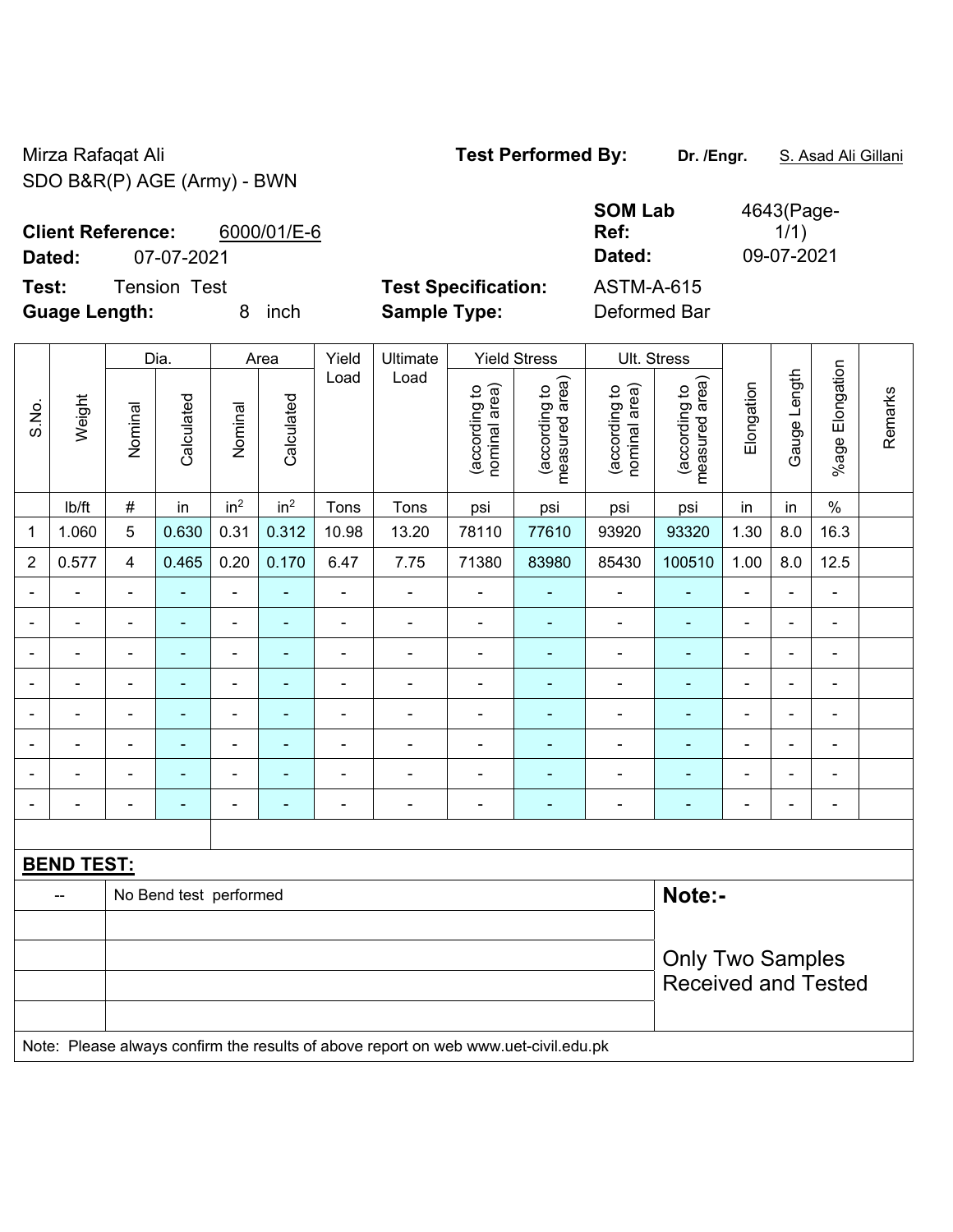Mirza Rafaqat Ali **Test Performed By:** Dr. /Engr. **S. Asad Ali Gillani** Ali Gillani SDO B&R(P) AGE (Army) - BWN

**Client Reference:** 6000/01/B&R

**Test:** Tension Test & Bend Test **Test Specification:** ASTM-A-615 **Guage Length:** 8 inch **Sample Type:** Deformed Bar

**SOM Lab Ref:**  4644(Page- $1/1)$ **Dated:** 03-02-2021 **Dated:** 09-07-2021

|                |                   |                                                                  | Dia.           |                 | Area            | Yield                    | Ultimate                                                                            |                                | <b>Yield Stress</b>             |                                | Ult. Stress                     |                |                |                          |         |
|----------------|-------------------|------------------------------------------------------------------|----------------|-----------------|-----------------|--------------------------|-------------------------------------------------------------------------------------|--------------------------------|---------------------------------|--------------------------------|---------------------------------|----------------|----------------|--------------------------|---------|
| S.No.          | Weight            | Nominal                                                          | Calculated     | Nominal         | Calculated      | Load                     | Load                                                                                | (according to<br>nominal area) | (according to<br>measured area) | (according to<br>nominal area) | (according to<br>measured area) | Elongation     | Gauge Length   | Elongation<br>$%$ age    | Remarks |
|                | lb/ft             | #                                                                | in             | in <sup>2</sup> | in <sup>2</sup> | Tons                     | Tons                                                                                | psi                            | psi                             | psi                            | psi                             | in             | in             | $\frac{0}{0}$            |         |
| $\mathbf{1}$   | 2.586             | 8                                                                | 0.984          | 0.79            | 0.760           | 26.07                    | 34.53                                                                               | 72770                          | 75640                           | 96390                          | 100190                          | 1.50           | 8.0            | 18.8                     |         |
| $\overline{2}$ | 1.461             | 6                                                                | 0.739          | 0.44            | 0.429           | 16.69                    | 20.44                                                                               | 83640                          | 85790                           | 102450                         | 105070                          | 1.10           | 8.0            | 13.8                     |         |
| 3              | 1.060             | 5                                                                | 0.630          | 0.31            | 0.312           | 10.72                    | 13.86                                                                               | 76300                          | 75810                           | 98630                          | 98000                           | 1.20           | 8.0            | 15.0                     |         |
| 4              | 0.594             | 4                                                                | 0.472          | 0.20            | 0.175           | 6.63                     | 8.21                                                                                | 73070                          | 83510                           | 90490                          | 103420                          | 0.90           | 8.0            | 11.3                     |         |
|                | $\blacksquare$    | $\blacksquare$                                                   |                | ÷,              | $\blacksquare$  | $\overline{\phantom{a}}$ | $\frac{1}{2}$                                                                       | $\blacksquare$                 | ÷                               | $\overline{a}$                 | $\blacksquare$                  | $\blacksquare$ | $\blacksquare$ | $\overline{\phantom{a}}$ |         |
|                | $\blacksquare$    | $\blacksquare$                                                   | $\blacksquare$ | $\blacksquare$  |                 | $\blacksquare$           | Ē,                                                                                  | ä,                             |                                 | $\blacksquare$                 | ä,                              | $\blacksquare$ |                | $\blacksquare$           |         |
|                | ä,                | $\blacksquare$                                                   | ÷,             | ÷               | ÷               | $\blacksquare$           | ÷.                                                                                  | $\blacksquare$                 | $\blacksquare$                  | ÷,                             | $\blacksquare$                  | $\blacksquare$ | ÷,             | ÷,                       |         |
|                |                   |                                                                  |                |                 |                 |                          | L.                                                                                  |                                |                                 |                                |                                 |                |                |                          |         |
|                |                   |                                                                  |                |                 |                 |                          |                                                                                     |                                |                                 |                                |                                 |                |                |                          |         |
| $\blacksquare$ |                   |                                                                  |                | $\blacksquare$  |                 |                          | ÷                                                                                   | $\blacksquare$                 | ۰                               | $\blacksquare$                 | ä,                              | $\blacksquare$ | $\blacksquare$ | $\blacksquare$           |         |
|                |                   |                                                                  |                |                 |                 |                          |                                                                                     |                                |                                 |                                |                                 |                |                |                          |         |
|                | <b>BEND TEST:</b> |                                                                  |                |                 |                 |                          |                                                                                     |                                |                                 |                                |                                 |                |                |                          |         |
|                | # 8               |                                                                  |                |                 |                 |                          | Sample bend through 180 degrees Satisfactorily without any crack                    |                                |                                 |                                | Note:-                          |                |                |                          |         |
|                | #6                | Sample bend through 180 degrees Satisfactorily without any crack |                |                 |                 |                          |                                                                                     |                                |                                 |                                |                                 |                |                |                          |         |
|                | #5                |                                                                  |                |                 |                 |                          | Sample bend through 180 degrees Satisfactorily without any crack                    |                                |                                 |                                | <b>Only Eight Samples</b>       |                |                |                          |         |
|                | #4                |                                                                  |                |                 |                 |                          | Sample bend through 180 degrees Satisfactorily without any crack                    |                                |                                 |                                | <b>Received and Tested</b>      |                |                |                          |         |
|                |                   |                                                                  |                |                 |                 |                          |                                                                                     |                                |                                 |                                |                                 |                |                |                          |         |
|                |                   |                                                                  |                |                 |                 |                          | Note: Please always confirm the results of above report on web www.uet-civil.edu.pk |                                |                                 |                                |                                 |                |                |                          |         |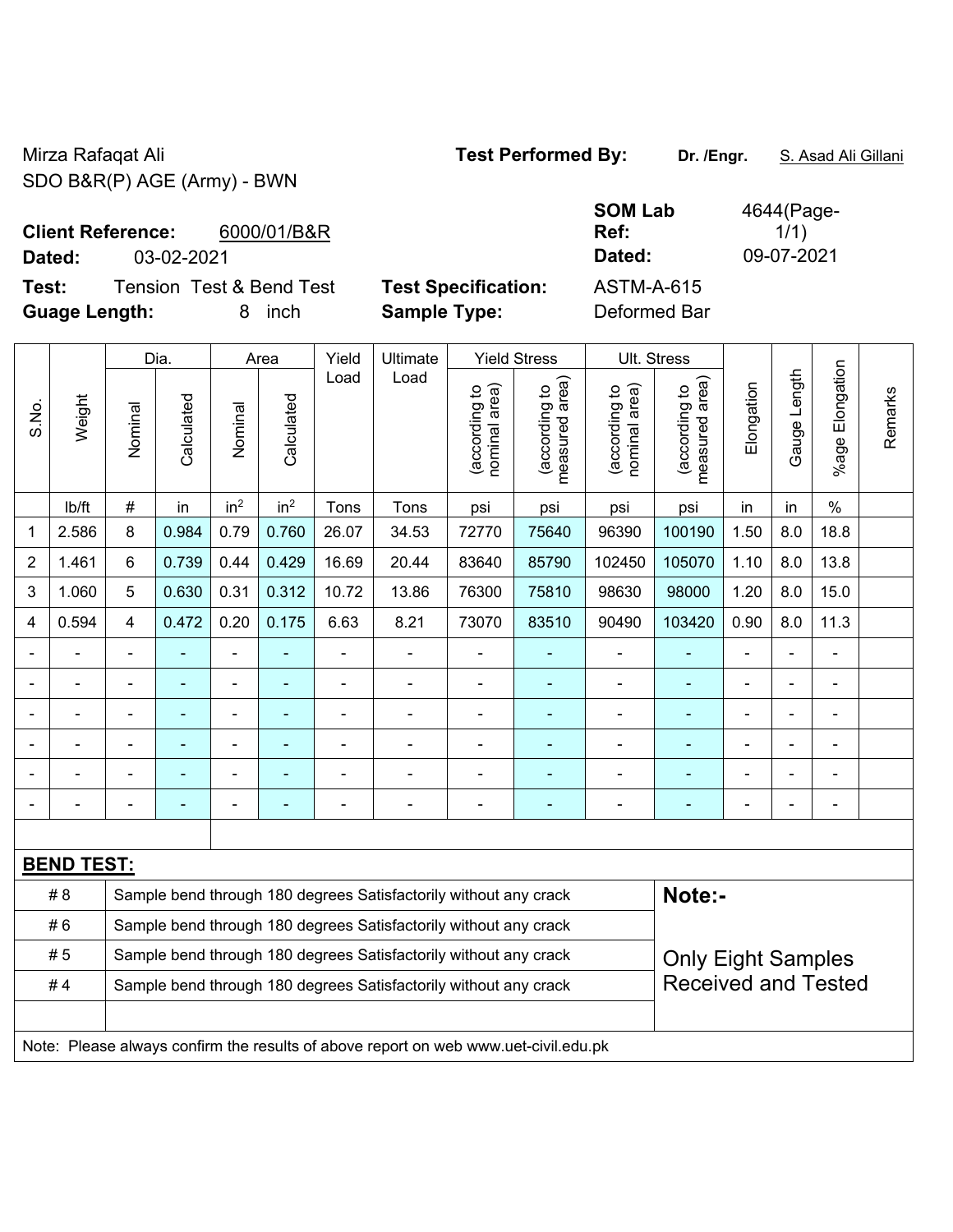Umer Zaheer **Test Performed By:** Dr. /Engr. Manager North N-I, (KLP Building Lahore), Allied Bank Lahore

**Client Reference:** HO/ENGG. Cell/AI/2021/351

**Test:** Tension Test & Bend Test **Test Specification:** ASTM-A-615 **Gauge Length:** 8 inch **Sample Type:** Deformed Bar (Ittefaq Steel)

**Ref:** 4645(Page-1/1)

**SOM Lab** 

|                |                   |                                                                  | Dia.       |                              | Area            | Yield          | Ultimate                                                                            |                               | <b>Yield Stress</b>             |                                | Ult. Stress                     |                |                |                           |         |
|----------------|-------------------|------------------------------------------------------------------|------------|------------------------------|-----------------|----------------|-------------------------------------------------------------------------------------|-------------------------------|---------------------------------|--------------------------------|---------------------------------|----------------|----------------|---------------------------|---------|
| S.No.          | Weight            | Nominal                                                          | Calculated | Nominal                      | Calculated      | Load           | Load                                                                                | nominal area)<br>according to | (according to<br>measured area) | nominal area)<br>(according to | (according to<br>measured area) | Elongation     | Gauge Length   | Elongation<br>$%$ age $ $ | Remarks |
|                | lb/ft             | $\#$                                                             | in         | in <sup>2</sup>              | in <sup>2</sup> | Tons           | Tons                                                                                | psi                           | psi                             | psi                            | psi                             | in             | in             | $\%$                      |         |
| 1              | 1.044             | 5                                                                | 0.625      | 0.31                         | 0.307           | 10.99          | 13.66                                                                               | 78180                         | 78940                           | 97180                          | 98130                           | 0.90           | 8.0            | 11.3                      |         |
| $\overline{2}$ | 1.034             | 5                                                                | 0.622      | 0.31                         | 0.304           | 11.26          | 14.06                                                                               | 80140                         | 81720                           | 100010                         | 101980                          | 0.90           | 8.0            | 11.3                      |         |
| 3              | 0.673             | $\overline{4}$                                                   | 0.502      | 0.20                         | 0.198           | 5.71           | 8.92                                                                                | 62950                         | 63590                           | 98360                          | 99350                           | 1.40           | 8.0            | 17.5                      |         |
| 4              | 0.663             | 4                                                                | 0.498      | 0.20                         | 0.195           | 5.58           | 8.87                                                                                | 61490                         | 63070                           | 97800                          | 100300                          | 1.30           | 8.0            | 16.3                      |         |
|                |                   | $\blacksquare$                                                   |            | ÷,                           |                 | $\blacksquare$ | $\blacksquare$                                                                      | $\blacksquare$                |                                 | $\blacksquare$                 | $\overline{\phantom{0}}$        |                | $\blacksquare$ | $\blacksquare$            |         |
|                |                   | $\blacksquare$                                                   | ۰          | $\overline{\phantom{0}}$     | ۰               | $\blacksquare$ | $\blacksquare$                                                                      | $\blacksquare$                | ٠                               | $\blacksquare$                 | $\blacksquare$                  | $\blacksquare$ | $\blacksquare$ | $\overline{\phantom{a}}$  |         |
|                | $\blacksquare$    | $\blacksquare$                                                   | ٠          | $\qquad \qquad \blacksquare$ | $\blacksquare$  | $\blacksquare$ | $\blacksquare$                                                                      | $\blacksquare$                | ٠                               | $\blacksquare$                 | $\blacksquare$                  | $\blacksquare$ |                | $\overline{\phantom{a}}$  |         |
|                |                   |                                                                  |            | ä,                           |                 |                | $\blacksquare$                                                                      |                               |                                 | L,                             |                                 |                |                | $\overline{a}$            |         |
|                |                   |                                                                  |            | -                            |                 |                |                                                                                     |                               |                                 |                                |                                 |                |                |                           |         |
|                |                   |                                                                  |            | -                            |                 |                | $\blacksquare$                                                                      | $\qquad \qquad \blacksquare$  | $\overline{a}$                  | $\blacksquare$                 | ۳                               |                |                | $\blacksquare$            |         |
|                |                   |                                                                  |            |                              |                 |                |                                                                                     |                               |                                 |                                |                                 |                |                |                           |         |
|                | <b>BEND TEST:</b> |                                                                  |            |                              |                 |                |                                                                                     |                               |                                 |                                |                                 |                |                |                           |         |
|                | # 5               |                                                                  |            |                              |                 |                | Sample bend through 180 degrees Satisfactorily without any crack                    |                               |                                 |                                | Note:-                          |                |                |                           |         |
|                | #4                | Sample bend through 180 degrees Satisfactorily without any crack |            |                              |                 |                |                                                                                     |                               |                                 |                                |                                 |                |                |                           |         |
|                |                   | <b>Only Six Samples</b>                                          |            |                              |                 |                |                                                                                     |                               |                                 |                                |                                 |                |                |                           |         |
|                |                   |                                                                  |            |                              |                 |                |                                                                                     |                               |                                 |                                | <b>Received and Tested</b>      |                |                |                           |         |
|                |                   |                                                                  |            |                              |                 |                |                                                                                     |                               |                                 |                                |                                 |                |                |                           |         |
|                |                   |                                                                  |            |                              |                 |                | Note: Please always confirm the results of above report on web www.uet-civil.edu.pk |                               |                                 |                                |                                 |                |                |                           |         |

**Dated:** 07-05-2021 **Dated:** 09-07-2021

**Gillani** 

S. Asad Ali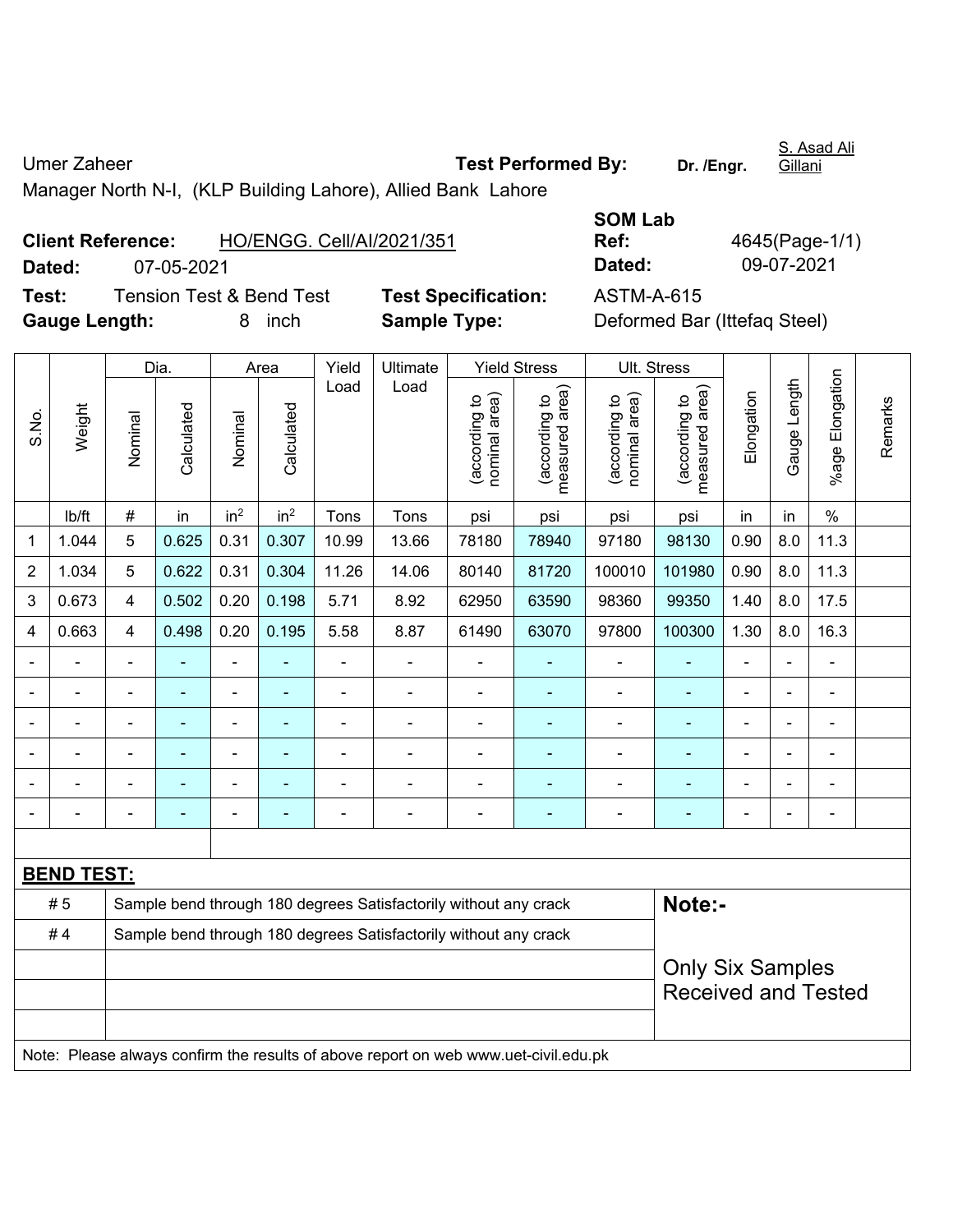S. Asad Ali **Gillani** 

# Maj Adnan khalid<sup>®</sup> **Test Performed By:** Dr. /Engr.

Dy Dir MTL, Const of 1 Kanal, Houses NGV at DRGCC DHA Ph- VI, (M/S Linker Developers (Pvt) ltd.)

# **Client Reference:** 408/241/E/Lab/103/19

**Dated:** 09-07-2021 **Dated:** 09-07-2021

**Test:** Tension Test & Bend Test **Test Specification:** ASTM-A-615 **Gauge Length:** 8 inch **Sample Type:** Deformed Bar (MOIZ Steel)

|                |                   |                | Dia.           |                 | Area            | Yield                    | Ultimate                                                                            |                                | <b>Yield Stress</b>             | Ult. Stress                    |                                 |                |                |                          |         |
|----------------|-------------------|----------------|----------------|-----------------|-----------------|--------------------------|-------------------------------------------------------------------------------------|--------------------------------|---------------------------------|--------------------------------|---------------------------------|----------------|----------------|--------------------------|---------|
| S.No.          | Weight            | Nominal        | Calculated     | Nominal         | Calculated      | Load                     | Load                                                                                | nominal area)<br>(according to | measured area)<br>(according to | nominal area)<br>(according to | measured area)<br>(according to | Elongation     | Gauge Length   | %age Elongation          | Remarks |
|                | lb/ft             | $\#$           | in             | in <sup>2</sup> | in <sup>2</sup> | Tons                     | Tons                                                                                | psi                            | psi                             | psi                            | psi                             | in             | in             | $\%$                     |         |
| 1              | 2.659             | 8              | 0.997          | 0.79            | 0.781           | 24.41                    | 35.24                                                                               | 68160                          | 68940                           | 98380                          | 99510                           | 1.20           | 8.0            | 15.0                     |         |
| $\overline{2}$ | 2.665             | 8              | 0.998          | 0.79            | 0.783           | 24.49                    | 35.34                                                                               | 68360                          | 68970                           | 98660                          | 99550                           | 1.30           | 8.0            | 16.3                     |         |
|                |                   | $\blacksquare$ |                | $\frac{1}{2}$   | $\blacksquare$  | ÷                        | ÷                                                                                   | $\overline{\phantom{a}}$       | $\blacksquare$                  | $\overline{\phantom{0}}$       | $\blacksquare$                  | ÷              | $\blacksquare$ |                          |         |
|                |                   |                |                |                 |                 |                          | $\blacksquare$                                                                      | $\blacksquare$                 | $\blacksquare$                  |                                | $\blacksquare$                  |                |                | $\blacksquare$           |         |
|                |                   | $\blacksquare$ | $\blacksquare$ | $\blacksquare$  | $\blacksquare$  |                          |                                                                                     | $\blacksquare$                 | ٠                               |                                | $\blacksquare$                  | $\blacksquare$ | $\blacksquare$ | $\overline{\phantom{0}}$ |         |
|                |                   | $\blacksquare$ | $\blacksquare$ | $\blacksquare$  | ۰               | $\overline{\phantom{0}}$ | $\overline{a}$                                                                      | $\overline{a}$                 | $\blacksquare$                  | $\blacksquare$                 | $\blacksquare$                  | $\blacksquare$ | ÷              |                          |         |
| $\blacksquare$ |                   | $\blacksquare$ | $\blacksquare$ | $\blacksquare$  | ٠               | $\blacksquare$           | $\blacksquare$                                                                      | $\blacksquare$                 | $\blacksquare$                  | $\blacksquare$                 | $\blacksquare$                  | $\blacksquare$ | $\blacksquare$ | ä,                       |         |
|                |                   | $\blacksquare$ | $\blacksquare$ | $\frac{1}{2}$   | ٠               | $\overline{\phantom{0}}$ | ÷                                                                                   | $\blacksquare$                 | $\blacksquare$                  | $\blacksquare$                 | ÷,                              | $\blacksquare$ | $\blacksquare$ |                          |         |
|                |                   |                |                | $\overline{a}$  |                 |                          | $\blacksquare$                                                                      | $\blacksquare$                 | $\blacksquare$                  |                                | $\blacksquare$                  |                |                | $\blacksquare$           |         |
| $\blacksquare$ |                   | $\blacksquare$ | $\blacksquare$ | $\blacksquare$  | $\blacksquare$  | $\overline{\phantom{0}}$ | $\blacksquare$                                                                      | $\blacksquare$                 | ٠                               | $\blacksquare$                 | $\blacksquare$                  | $\blacksquare$ | $\blacksquare$ | ä,                       |         |
|                |                   |                |                |                 |                 |                          |                                                                                     |                                |                                 |                                |                                 |                |                |                          |         |
|                | <b>BEND TEST:</b> |                |                |                 |                 |                          |                                                                                     |                                |                                 |                                |                                 |                |                |                          |         |
|                | # 8               |                |                |                 |                 |                          | Sample bend through 180 degrees Satisfactorily without any crack                    |                                |                                 |                                | Note:-                          |                |                |                          |         |
|                |                   |                |                |                 |                 |                          |                                                                                     |                                |                                 |                                |                                 |                |                |                          |         |
|                |                   |                |                |                 |                 |                          |                                                                                     |                                |                                 |                                | <b>Only Three Samples</b>       |                |                |                          |         |
|                |                   |                |                |                 |                 |                          |                                                                                     |                                |                                 |                                | <b>Received and Tested</b>      |                |                |                          |         |
|                |                   |                |                |                 |                 |                          |                                                                                     |                                |                                 |                                |                                 |                |                |                          |         |
|                |                   |                |                |                 |                 |                          | Note: Please always confirm the results of above report on web www.uet-civil.edu.pk |                                |                                 |                                |                                 |                |                |                          |         |

**SOM Lab** 

**Ref:** 4646(Page-1/1)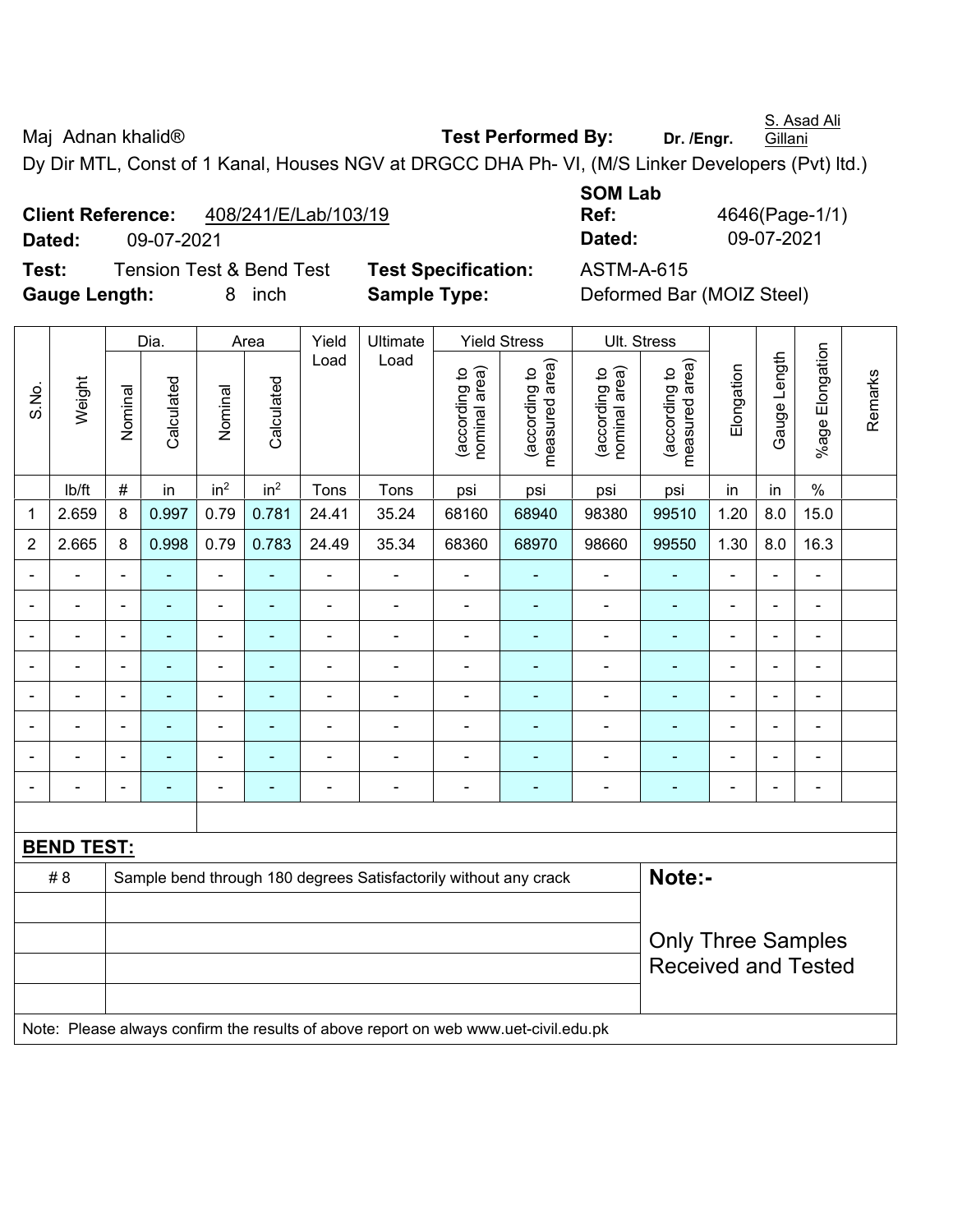Hafiz Muhammad Irfan **Test Performed By:** Dr. /Engr. S. Asad Ali Gillani

Project Engineer, Carrefour at Hyper Box Gujranwala

### **Client Reference:** 3038-BOX/010/2021

**Test:** Tension Test & Bend Test **Test Specification:** ASTM-A-615 **Guage Length:** 8 inch **Sample Type:** Deformed Bar( Ittefaq Steel)

**SOM Lab Ref:**  4647(Page- $1/2)$ **Dated:** 09-07-2021 **Dated:** 09-07-2021

|                                                                        | Weight            |                | Dia.    |                 | Area                                                                                |                | Ultimate                                                         | <b>Yield Stress</b>                                   |                                | Ult. Stress                     |                                |                                 |                |                |                       |         |
|------------------------------------------------------------------------|-------------------|----------------|---------|-----------------|-------------------------------------------------------------------------------------|----------------|------------------------------------------------------------------|-------------------------------------------------------|--------------------------------|---------------------------------|--------------------------------|---------------------------------|----------------|----------------|-----------------------|---------|
| S.No.                                                                  |                   |                | Nominal | Calculated      | Nominal                                                                             | Calculated     | Load                                                             | Load                                                  | nominal area)<br>(according to | (according to<br>measured area) | (according to<br>nominal area) | (according to<br>measured area) | Elongation     | Gauge Length   | Elongation<br>$%$ age | Remarks |
|                                                                        | lb/ft             | $\#$           | in      | in <sup>2</sup> | in <sup>2</sup>                                                                     | Tons           | Tons                                                             | psi                                                   | psi                            | psi                             | psi                            | in                              | in             | $\frac{0}{0}$  |                       |         |
| 1                                                                      | 2.740             | 8              | 1.012   | 0.79            | 0.805                                                                               | 26.30          | 36.60                                                            | 73420                                                 | 72060                          | 102170                          | 100260                         | 1.30                            | 8.0            | 16.3           |                       |         |
| $\overline{2}$                                                         | 2.629             | 8              | 0.992   | 0.79            | 0.773                                                                               | 27.73          | 36.77                                                            | 77410                                                 | 79110                          | 102650                          | 104910                         | 1.20                            | 8.0            | 15.0           |                       |         |
| 3                                                                      | 0.679             | $\overline{4}$ | 0.505   | 0.20            | 0.200                                                                               | 5.76           | 8.51                                                             | 63510                                                 | 63510                          | 93860                           | 93860                          | 1.30                            | 8.0            | 16.3           |                       |         |
| 4                                                                      | 0.669             | 4              | 0.501   | 0.20            | 0.197                                                                               | 6.09           | 9.35                                                             | 67110                                                 | 68130                          | 103080                          | 104650                         | 1.50                            | 8.0            | 18.8           |                       |         |
|                                                                        | ÷,                | $\blacksquare$ | ä,      | ÷               |                                                                                     | $\blacksquare$ | $\blacksquare$                                                   | $\blacksquare$                                        | $\blacksquare$                 | $\frac{1}{2}$                   | $\blacksquare$                 | $\blacksquare$                  | $\blacksquare$ | $\blacksquare$ |                       |         |
|                                                                        | ÷,                | ä,             | ÷,      | ÷               |                                                                                     | $\blacksquare$ | $\blacksquare$                                                   | $\overline{a}$                                        |                                | $\overline{\phantom{a}}$        | ÷                              | $\blacksquare$                  |                | $\blacksquare$ |                       |         |
|                                                                        | $\blacksquare$    | $\blacksquare$ | ÷,      | ä,              |                                                                                     | $\blacksquare$ | $\blacksquare$                                                   | L,                                                    | ÷,                             | $\blacksquare$                  | $\blacksquare$                 | $\blacksquare$                  |                | $\blacksquare$ |                       |         |
|                                                                        |                   |                |         | ٠               |                                                                                     |                |                                                                  |                                                       |                                | $\blacksquare$                  | $\blacksquare$                 |                                 |                |                |                       |         |
|                                                                        |                   |                |         | ۰               |                                                                                     |                |                                                                  | $\blacksquare$                                        |                                | $\blacksquare$                  | Ē.                             |                                 |                | $\blacksquare$ |                       |         |
|                                                                        |                   |                |         | $\blacksquare$  |                                                                                     |                | ÷                                                                | ä,                                                    | $\blacksquare$                 | -                               | ÷                              |                                 |                | $\blacksquare$ |                       |         |
|                                                                        |                   |                |         |                 |                                                                                     |                |                                                                  |                                                       |                                |                                 |                                |                                 |                |                |                       |         |
|                                                                        | <b>BEND TEST:</b> |                |         |                 |                                                                                     |                |                                                                  |                                                       |                                |                                 |                                |                                 |                |                |                       |         |
|                                                                        | # 8               |                |         |                 |                                                                                     |                | Sample bend through 180 degrees Satisfactorily without any crack |                                                       | Note:-                         |                                 |                                |                                 |                |                |                       |         |
| #4<br>Sample bend through 180 degrees Satisfactorily without any crack |                   |                |         |                 |                                                                                     |                |                                                                  |                                                       |                                |                                 |                                |                                 |                |                |                       |         |
|                                                                        |                   |                |         |                 |                                                                                     |                |                                                                  | <b>Only Six Samples</b><br><b>Received and Tested</b> |                                |                                 |                                |                                 |                |                |                       |         |
|                                                                        |                   |                |         |                 |                                                                                     |                |                                                                  |                                                       |                                |                                 |                                |                                 |                |                |                       |         |
|                                                                        |                   |                |         |                 | Note: Please always confirm the results of above report on web www.uet-civil.edu.pk |                |                                                                  |                                                       |                                |                                 |                                |                                 |                |                |                       |         |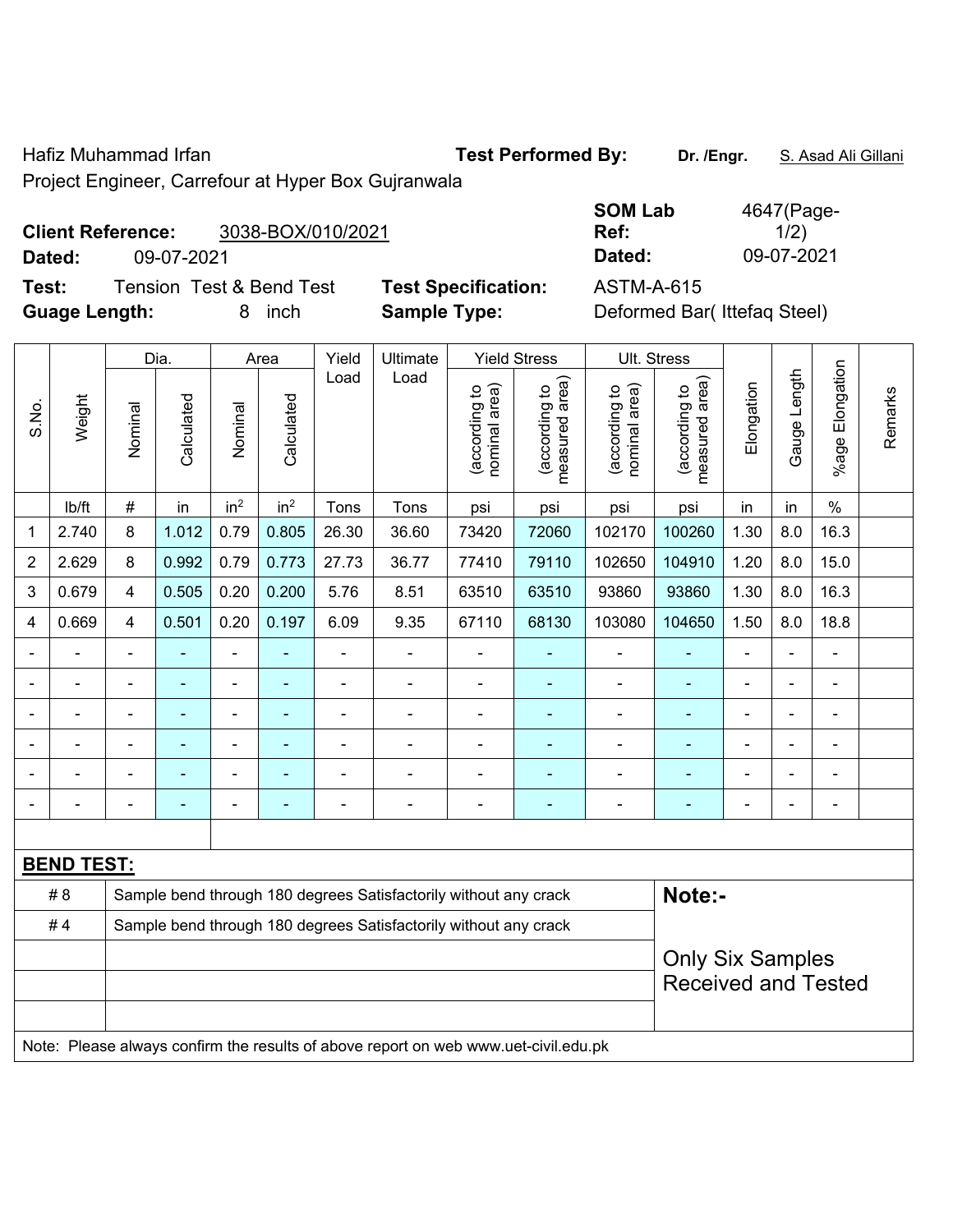Hafiz Muhammad Irfan **Test Performed By:** Dr. /Engr. S. Asad Ali Gillani

Project Engineer, Carrefour at Hyper Box Gujranwala

# **Client Reference:** 3038-BOX/011/2021

**Dated:** 09-07-2021 **Dated:** 09-07-2021

**Test:** Tension Test & Bend Test **Test Specification:** ASTM-A-615 **Guage Length:** 8 inch **Sample Type:** Deformed Bar( Ittefaq Steel)

| <b>SOM Lab</b> | 4647(Page- |
|----------------|------------|
| Ref:           | 2/2)       |
| Dated:         | 09-07-2021 |

|                          | Weight            |                                                                                     | Dia.<br>Area |                 | Yield           | Ultimate       |                                                                  | <b>Yield Stress</b> | Ult. Stress              |                                |                                 |                                |                                 |                          |              |                 |
|--------------------------|-------------------|-------------------------------------------------------------------------------------|--------------|-----------------|-----------------|----------------|------------------------------------------------------------------|---------------------|--------------------------|--------------------------------|---------------------------------|--------------------------------|---------------------------------|--------------------------|--------------|-----------------|
| S.No.                    |                   |                                                                                     |              | Nominal         | Calculated      | Nominal        | Calculated                                                       | Load                | Load                     | (according to<br>nominal area) | (according to<br>measured area) | (according to<br>nominal area) | (according to<br>measured area) | Elongation               | Gauge Length | %age Elongation |
|                          | lb/ft             | $\#$                                                                                | in           | in <sup>2</sup> | in <sup>2</sup> | Tons           | Tons                                                             | psi                 | psi                      | psi                            | psi                             | in                             | in                              | $\frac{0}{0}$            |              |                 |
| 1                        | 0.665             | $\overline{\mathbf{4}}$                                                             | 0.498        | 0.20            | 0.195           | 5.78           | 8.53                                                             | 63740               | 65370                    | 94090                          | 96500                           | 1.50                           | 8.0                             | 18.8                     |              |                 |
| $\overline{2}$           | 0.672             | $\overline{\mathbf{4}}$                                                             | 0.501        | 0.20            | 0.197           | 6.12           | 9.09                                                             | 67450               | 68470                    | 100270                         | 101800                          | 1.30                           | $8.0\,$                         | 16.3                     |              |                 |
|                          | L,                |                                                                                     |              | ä,              |                 | $\blacksquare$ | $\frac{1}{2}$                                                    |                     |                          | $\blacksquare$                 |                                 | $\blacksquare$                 | $\blacksquare$                  | $\blacksquare$           |              |                 |
| $\blacksquare$           | $\blacksquare$    | $\blacksquare$                                                                      | ä,           | ÷,              | ÷               | $\blacksquare$ | $\frac{1}{2}$                                                    | $\blacksquare$      | $\blacksquare$           | $\blacksquare$                 | $\blacksquare$                  | $\blacksquare$                 | $\blacksquare$                  | $\overline{\phantom{a}}$ |              |                 |
| $\overline{\phantom{0}}$ | $\blacksquare$    | $\blacksquare$                                                                      | ۰            | ÷               | $\blacksquare$  | $\blacksquare$ | $\frac{1}{2}$                                                    | $\blacksquare$      | $\overline{\phantom{0}}$ | $\overline{\phantom{a}}$       | $\blacksquare$                  | $\blacksquare$                 | $\blacksquare$                  | $\overline{\phantom{a}}$ |              |                 |
|                          | ÷                 | $\blacksquare$                                                                      | ÷            | $\blacksquare$  | ÷               | $\blacksquare$ | ÷.                                                               | $\blacksquare$      | $\blacksquare$           | $\blacksquare$                 | ٠                               | L,                             | $\blacksquare$                  | $\blacksquare$           |              |                 |
|                          | ä,                | $\blacksquare$                                                                      | L,           | $\blacksquare$  | ۰               | ä,             | ÷,                                                               | $\blacksquare$      | ÷,                       | $\blacksquare$                 | ÷,                              | $\blacksquare$                 | $\blacksquare$                  | $\blacksquare$           |              |                 |
|                          |                   |                                                                                     |              | $\overline{a}$  |                 |                |                                                                  |                     |                          |                                |                                 |                                |                                 | $\blacksquare$           |              |                 |
|                          |                   |                                                                                     |              | ÷               |                 | $\blacksquare$ | $\overline{a}$                                                   |                     |                          |                                |                                 |                                |                                 | $\blacksquare$           |              |                 |
| $\blacksquare$           | $\overline{a}$    | $\blacksquare$                                                                      | ۰            | ÷               | ÷               | $\blacksquare$ | $\overline{\phantom{a}}$                                         | $\blacksquare$      | $\overline{\phantom{0}}$ | $\blacksquare$                 | ۰                               | Ē,                             | $\blacksquare$                  | $\blacksquare$           |              |                 |
|                          |                   |                                                                                     |              |                 |                 |                |                                                                  |                     |                          |                                |                                 |                                |                                 |                          |              |                 |
|                          | <b>BEND TEST:</b> |                                                                                     |              |                 |                 |                |                                                                  |                     |                          |                                |                                 |                                |                                 |                          |              |                 |
|                          | #4                |                                                                                     |              |                 |                 |                | Sample bend through 180 degrees Satisfactorily without any crack |                     |                          |                                | Note:-                          |                                |                                 |                          |              |                 |
|                          |                   |                                                                                     |              |                 |                 |                |                                                                  |                     |                          |                                |                                 |                                |                                 |                          |              |                 |
|                          |                   |                                                                                     |              |                 |                 |                |                                                                  |                     |                          |                                | <b>Only Three Samples</b>       |                                |                                 |                          |              |                 |
|                          |                   |                                                                                     |              |                 |                 |                |                                                                  |                     |                          |                                | <b>Received and Tested</b>      |                                |                                 |                          |              |                 |
|                          |                   | Note: Please always confirm the results of above report on web www.uet-civil.edu.pk |              |                 |                 |                |                                                                  |                     |                          |                                |                                 |                                |                                 |                          |              |                 |